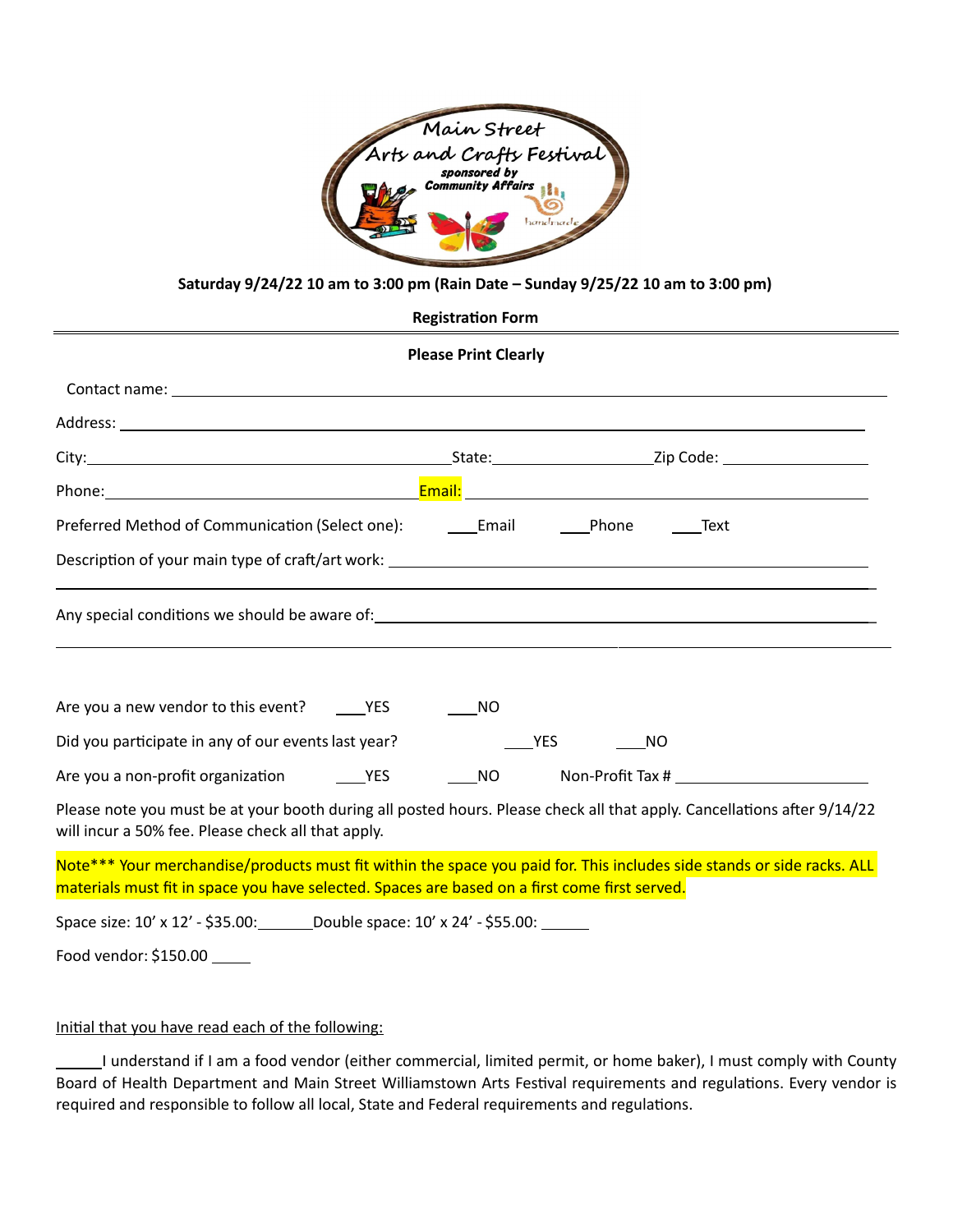I understand I am required to be at the event in time to be completely setup and ready to do business PRIOR to the event opening.

 $\Box$ I also understand I will be in my booth for all posted vendor hours.

I understand as a vendor I am responsible for my litter.

I understanding items promoting the use of or the selling of illegal or controlled substances will not be allowed.

In consideration of permitting me to participate in this Township sponsored event, I HEREBY ASSUME ALL OF THE RISKS OF PARTICIPATING IN ANY/ALL ACTIVITIES ASSOCIATED WITH THIS TOWNSHIP SPONSORED EVENT, including by way of example and not limitation, any risks that may arise from negligence or carelessness on the part of Monroe Township, the Monroe Township Community Affairs Department, and organizations that take part in the sponsorship of this Township sponsored event ("Released Parties"), from dangerous or defective equipment or property owned, maintained, or controlled by them, or because of their possible liability without fault in any manner related to this Township sponsored event. I WAIVE, RELEASE, AND DISCHARGE from any and all liability, including but not limited to, liability arising from the negligence or fault of the Released Parties, for my death, disability, personal injury, property damage, property theft, or actions of any kind which may hereafter occur to me including my traveling to and from this Township sponsored event, THE FOLLOWING ENTITIES OR PERSONS: the Released Parties, and/or their directors, officers, employees, volunteers, representatives, and agents, and the Township sponsored event holders, sponsors, and volunteers. I FURTHER INDEMNIFY, HOLD HARMLESS, AND PROMISE NOT TO SUE the Released Parties, and/or their directors, officers, employees, volunteers, representatives, and agents, and the Township sponsored event holders, sponsors, and volunteers, from any and all liabilities or claims made as a result of participation in this Township sponsored event, whether caused by the negligence of the Released Parties or otherwise. Vendor participation accepted only on these conditions.

I acknowledge that the Released Parties and their directors, officers, volunteers, representatives, and agents are NOT responsible for the errors, omissions, acts, or failures to act of any party or entity conducting a specific activity on their behalf. I further acknowledge that the Released Parties accept no responsibility for damages or injuries sustained by Vendors. Vendor participation accepted only on these conditions.

I have read and understand the policies and regulations of the Monroe Township Main Street Arts Festival. I agree to be responsible for my own items at all times and will hold Monroe Township harmless from any loss or damage that may occur or come to my property or myself from any cause while attending this event on 4/23/2022 or rain date 4/30/2022.

## Initial only one of the following:

I hereby agree:

- (1) to be photographed or interviewed for any and all Township publications, including but not limited to, press releases, bulletins, newsletters, brochures, videos, computer images and web pages;
- (2) to waive, release and forever discharge any and all claims that I may have with respect to the use of said photograph by the Township of Monroe and their respective agents, servants, employees, officers, trustees, administrators and volunteers; and
- (3) to indemnify, hold harmless, protect and defend the Township of Monroe and their respective agents, servants, employees, officers, trustees, administrators and volunteers, from any and all claims, losses, liabilities, damages, suits, fines, penalties, costs and expenses, including reasonable attorneys' fees, brought or incurred by or on behalf of any person whomsoever or entity whatsoever, arising out of or in any way connected with the said use of the aforementioned photograph by any person or entity.

OR

I do not agree to allow any interview or photograph to be published in any and all school publications, including but not limited to, press releases, bulletins, newsletters, brochures, videos, computer images, web pages.

Vendor's signature: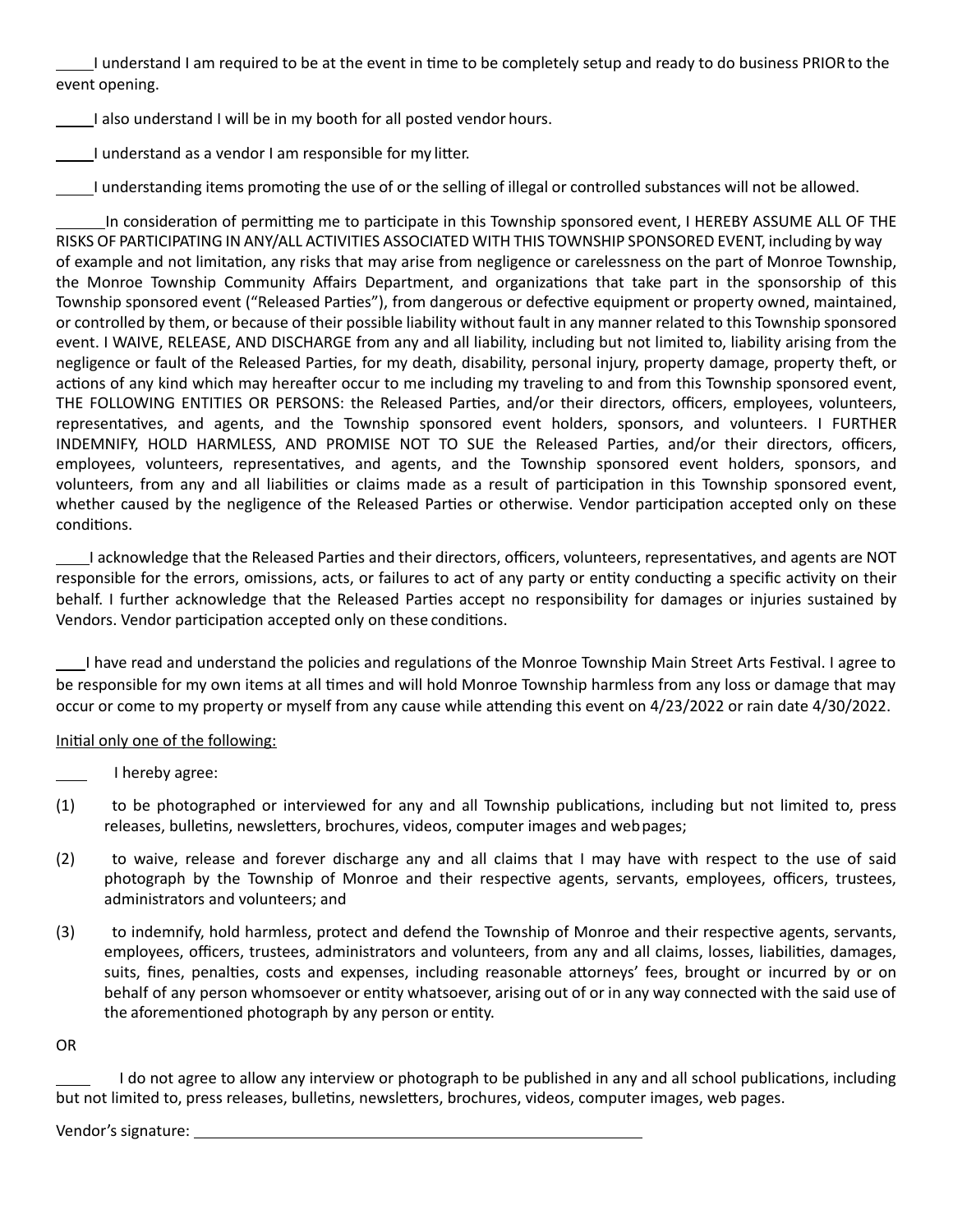Where did you hear about us: 

All Vendor's will be notified by email their spot number and arrival time. Arrival times will begin at 8 am and will consist of 30-minute increments for each vendor. If you will need more time setting up please let us know so we can schedule you for arrival accordingly. All Food Vendors are expected to arrive by 8 am.



General questions about the event and spaces: **Community Affairs Department [MTCommunityaffairs@monroetownshipnj.org](mailto:MTCommunityaffairs@monroetownshipnj.org)  (856) 728-9841**

\* Please make checks payable to: **Monroe Township**

\*PLEASE MAIL APPPLICATIONS WITH PAYMENT to: **Pfeiffer Community Center**

**301 Blue Bell Road**  Williamstown, NJ 08094 **\*Fall Craft Fair**

### **Department Use Only:**

| Date received:        | Number of Spaces: | Registration #:                |  |
|-----------------------|-------------------|--------------------------------|--|
| Check or money order: | Amount received:  | Amount of additional donation: |  |